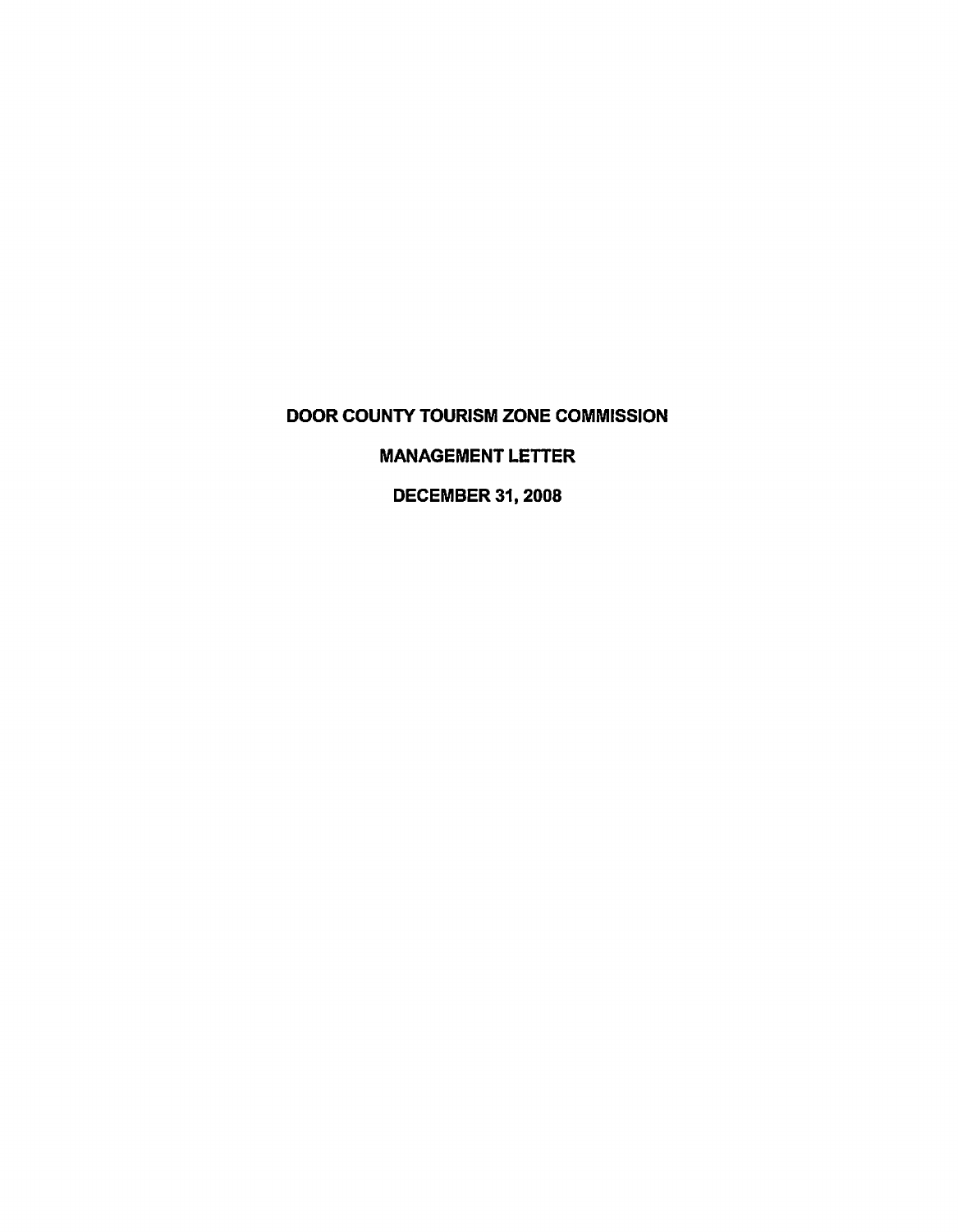

To the Commissioners Door County Tourism Zone Commission Sister Bay, Wisconsin

We have completed our audit of the basic financial statements of Door County Tourism Zone Commission (the "Commission") for the year ended December 31, 2008. The Commission's financial statements, including our report thereon dated April 14, 2009, are presented in a separate audit report document. Professional standards require that we provide you with the following information related to our audit.

# Our Responsibilities Under U.S. Generally Accepted Auditing Standards

As slated in our engagement letter, our responsibility, as described by professional standards, is to plan and perform our audit to obtain reasonable, but not absolute, assurance that the financial statements are free of material misstatement and are fairly presented in accordance with accounting principles generally accepted in the United States of America. Because an audit is designed to provide reasonable, but not absolute, assurance and because we did not perform a detailed examination of all transactions, there is a risk that material errors, fraud, noncompliance with (he provisions of laws, regulations, contracts and grants or other illegal acts may exist and not be detected by us.

In planning and performing our audit, we considered the Commission's internal control over financial reporting in order to determine our auditing procedures for the purpose of expressing our opinions on the financial statements and not to provide assurance on the internal control over financial reporting.

As part of obtaining reasonable assurance about whether the Commission's financial statements are free of material misstatement, we performed tests of its compliance with certain provisions of laws, regulations, contracts, and grants, noncompliance with which could have a direct and material effect on the determination of financial statement amounts. However, providing an opinion on compliance with those provisions was not an objective of our audit. While our audit provides a reasonable basis for our opinion, it does not provide a legal determination on the Commission's compliance with those requirements.

#### Planned Scope and Timing of the Audit

We performed the audit according to the planned scope and timing previously communicated to you in our correspondence about planning matters.

#### Significant Audit Findings

#### Consideration of Internal Control

In planning and performing our audit of the financial statements of the Commission as of and for the year ended December 31. 2008, in accordance with auditing standards generally accepted in the United States of America, we considered the Commission's internal control over financial reporting (internal control) as a basis for designing our auditing procedures for the purpose of expressing our opinion on the financial statements, but not lor the purpose of expressing an opinion on the effectiveness of the Commission's internal control. Accordingly, we do not express an opinion on the effectiveness of the Commission's internal control.



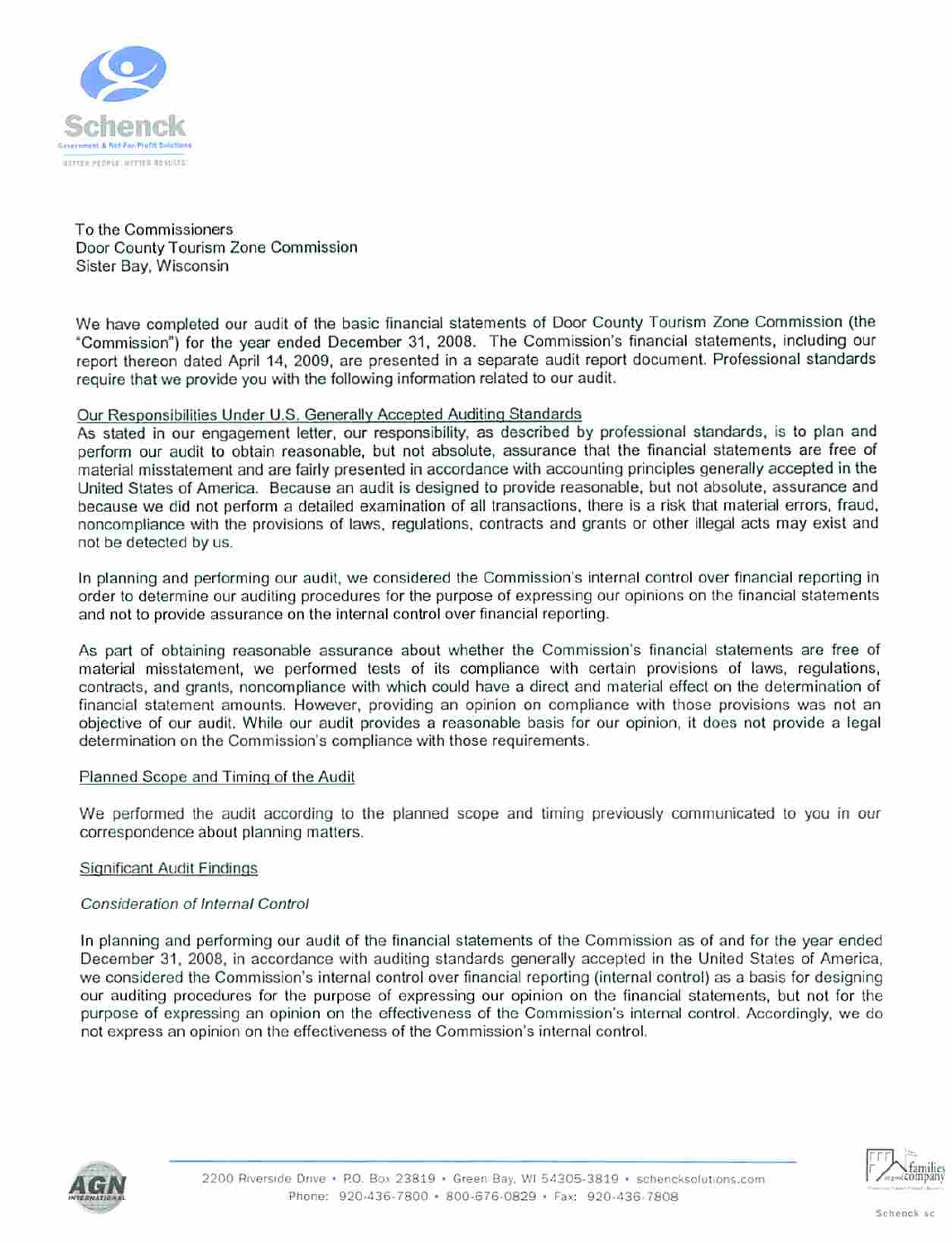Our consideration of internal control was for the limited purpose described in the preceding paragraph and would not necessarily identify all deficiencies in internal control that might be significant deficiencies or material weaknesses.

A control deficiency exists when the design or operation of a control does not allow management or employees, in the normal course of performing their assigned functions, to prevent or detect misstatements on a timely basis. A significant deficiency is a control deficiency, or a combination of control deficiencies, that adversely affects the entity's ability to initiate, authorize, record, process, or report financial data reliably in accordance with generally accepted accounting principles such that there is more than a remote likelihood that a misstatement of the entity's financial statements that is more than inconsequential will not be prevented or detected by the entity's internal control. We did not identify any deficiencies in internal control over financial reporting that we consider to be material weaknesses.

#### Qualitative Aspects of Accounting Practices

Management is responsible for the selection and use of appropriate accounting policies. In accordance with the terms of our engagement letter, we will advise management about the appropriateness of accounting policies and their application. The significant accounting policies used by the Commission are described in Note A to the financial statements. We noted no significant transactions entered into by the Commission during the year for which there is a lack of authoritative guidance or consensus. There are no significant transactions that have been recognized in the financial statements in a different period than when the transaction occurred.

Accounting estimates are an integral part of the financial statements prepared by management and are based on management's knowledge and experience about past and current events and assumptions about future events. We are not aware of any particularly sensitive accounting estimates used by management in the preparation of the financial statements.

# Difficulties Encountered in Performing the Audit

We encountered no significant difficulties in dealing with management in performing and completing our audit.

#### Corrected and Uncorrected Misstatements

Professional standards require us to accumulate all known and likely misstatements identified during the audit, other than those that are trivial, and communicate them to the appropriate level of management. The financial statements reflect all accounting adjustments proposed during our audit. Copies of the audit adjustments are available from management.

#### Disagreements with Management

For purposes of this letter, professional standards define a disagreement with management as a financial accounting, reporting, or auditing matter, whether or not resolved to our satisfaction, that could be significant to the financial statements or the auditor's report. We are pleased to report that no such disagreements arose during the course of our audit.

#### Management Representations

We have requested certain representations from management that are included in the management representation letter dated April 14, 2009.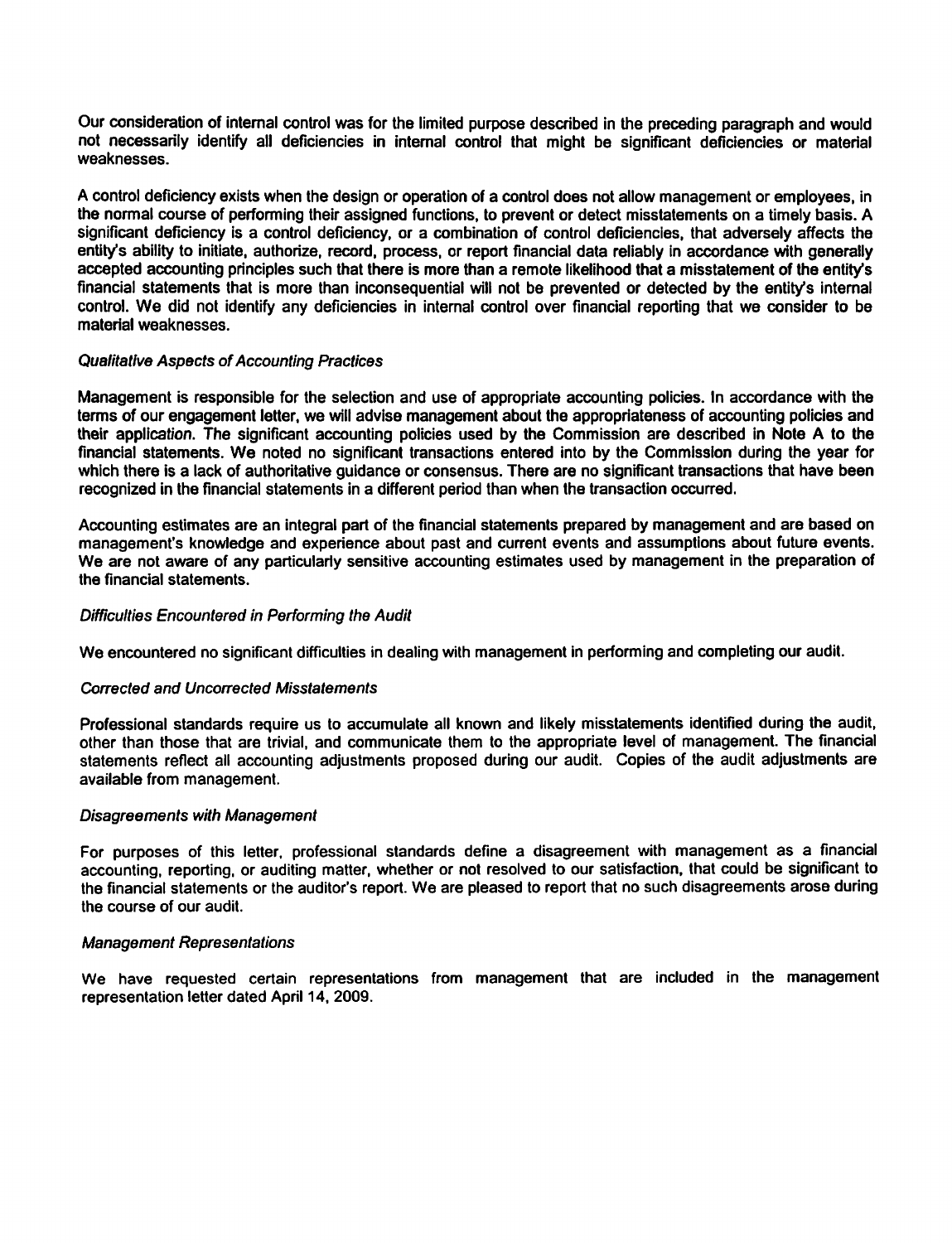#### Management Consultations with Other Independent Accountants

In some cases, management may decide to consult with other accountants about auditing and accounting matters, similar to obtaining a "second opinion" on certain situations. If a consultation involves application of an accounting principle to the Commission's financial statements or a determination of the type of auditor's opinion that may be expressed on those statements, our professional standards require the consulting accountant to check with us to determine that the consultant has all the relevant facts. To our knowledge, there were no such consultations with other accountants.

#### Other Audit Findings or Issues

We generally discuss a variety of matters, including the application of accounting principles and auditing standards, with management each year prior to conducting the audit. These discussions occurred in the normal course of our professional relationship and our responses were not a condition to completing the services as your auditor.

In addition, during our audit, we noted certain other matters that are presented for your consideration. We will review the status of these comments during our next audit engagement. Our comments and recommendations are intended to improve the internal control or result in other operating efficiencies. We will be pleased to discuss these matters in further detail at your convenience, perform any additional study of these matters, or assist you in implementing the recommendations. Our comments are summarized in the memorandum attached to this letter.

This communication, which does not affect our report dated April 14, 2009 on the financial statements of the Commission, is intended solely for the information and use of the Commissioners, management, and others within the Commission, and is not intended to be and should not be used by anyone other than these specified parties.

Sincerely,

Schench SC

Certified Public Accountants Green Bay, Wisconsin April 14,2009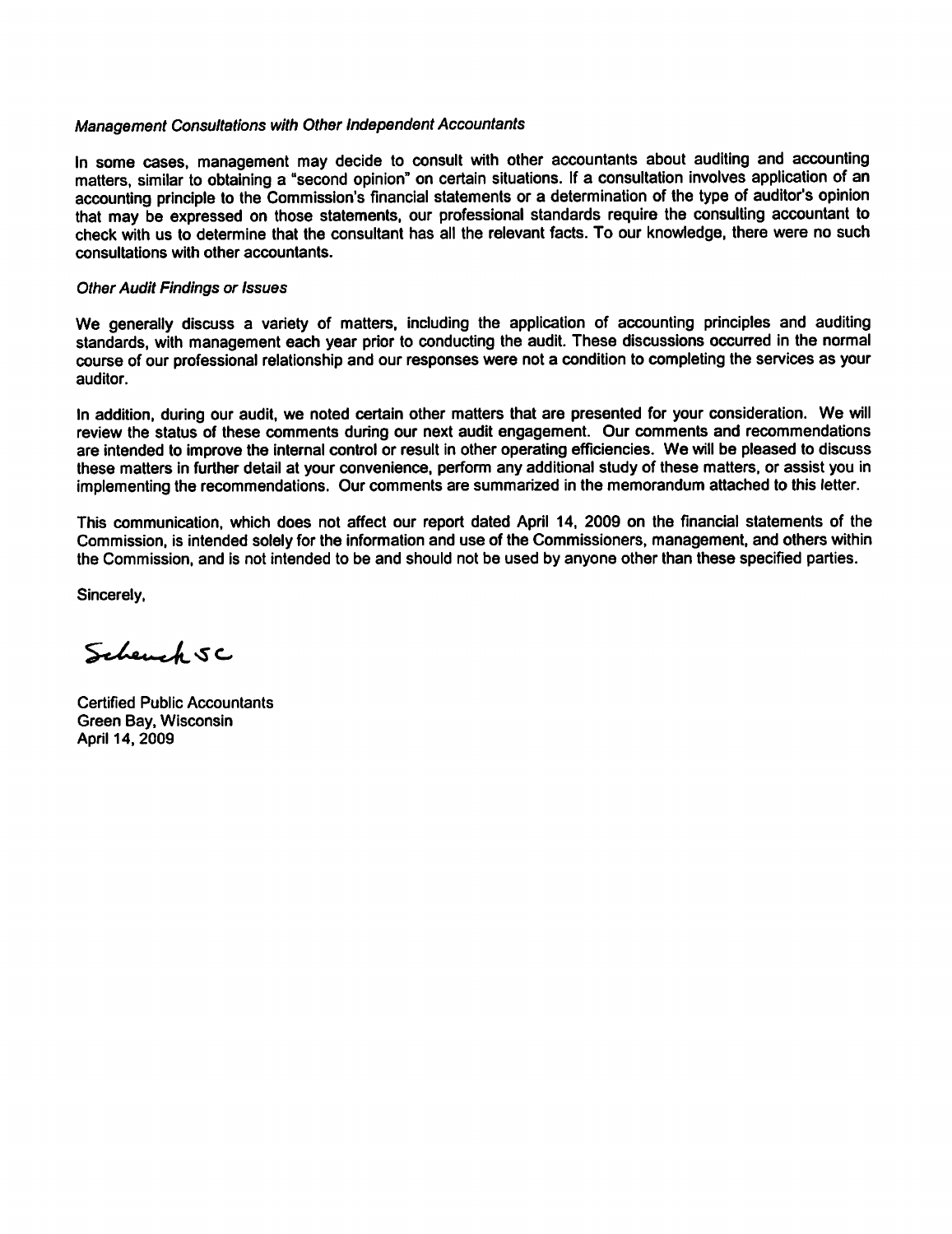# DOOR COUNTY TOURISM ZONE COMMISSION

December 31,2008

Table of Contents

# INTERNAL CONTROL COMMUNICATIONS

Report on Internal Control Over Financial Reporting and on Compliance and Other Matters Based on an Audit of Financial Statements Performed in Accordance with Government Auditing Standards 1996 1997 1997 1998 12:00 12:00 12:00 12:00 12:00 12:00 12:00 12

Page No.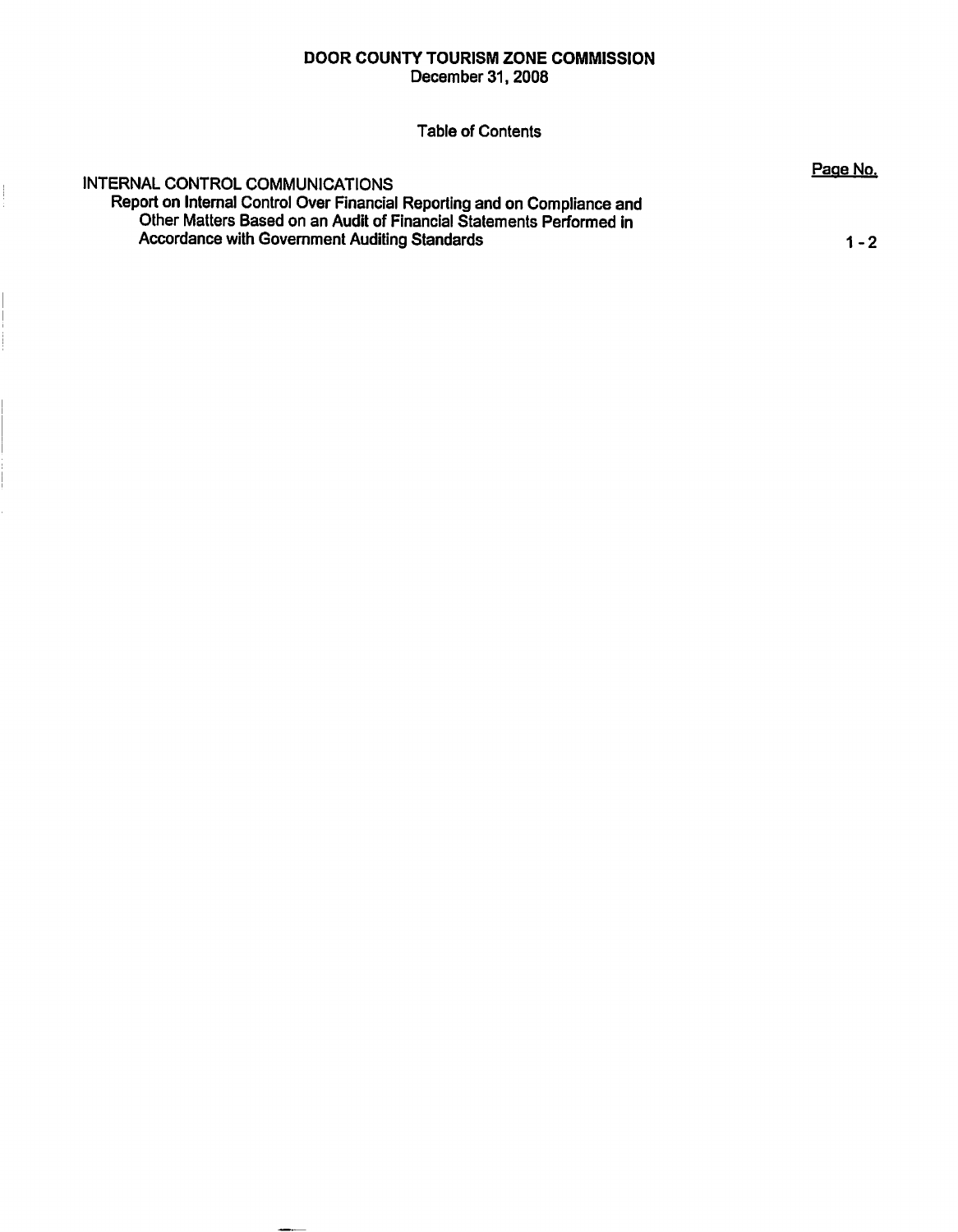

# REPORT ON INTERNAL CONTROL OVER FINANCIAL REPORTING AND ON COMPLIANCE AND OTHER MATTERS BASED ON AN AUDIT OF FINANCIAL STATEMENTS PERFORMED IN ACCORDANCE WITH GOVERNMENT AUDITING STANDARDS

To the Commissioners Door County Tourism Zone Commission Sister Bay, Wisconsin

We have audited the financial statements of the Door County Tourism Zone Commission, as of and for the year ended December 31, 2008 and have issued our report thereon dated April 14, 2009. We conducted our audit in accordance with auditing standards generally accepted in the United Stales of America and the standards applicable to financial audits contained in Government Auditing Standards, issued by the Comptroller General of the United States.

# Internal Control Over Financial Reporting

In planning and performing our audit, we considered the Door County Tourism Zone Commission's internal control over financial reporting as a basis for designing our auditing procedures for the purpose of expressing our opinions on the financial statements, bul not for the purpose of expressing an opinion of the effectiveness of the Door County Tourism Zone Commission's internal control over financial reporting. Accordingly, we do not express an opinion on the effectiveness of the Door County Tourism Zone Commission's internal control over financial reporting.

A control deficiency exists when the design of operation of a control does not allow management or employees, in the normal course of performing their assigned functions, to prevent or detect misstatements on a timely basis. A significant deficiency is a control deficiency, or combination of control deficiencies, that adversely affects the enlity's ability to initiale, authorize, record, process, or report financial data reliably in accordance with generally accepted accounting principles such that there is more than remote likelihood that a misstatement of the entity's financial statements thai is more than inconsequential will not be prevented or detected by the entity's internal conlrol over financial reporting.

A material weakness is a significant deficiency, or combination of significant deficiencies, that results in more than a remote likelihood that a material misstatement of the financial statements will not be prevented or detected by the entity's internal control. Our consideration of the internal control over financial reporting was for the limited purpose described in the first paragraph of this section and would not necessarily identify all deficiencies in the internal control that might be significant deficiencies and, accordingly, would not necessarily disclose all significant deficiencies that are also considered to be material weaknesses. We did not identify any deficiencies in internal control over financial reporting that we consider to be material weaknesses, as defined above.





1